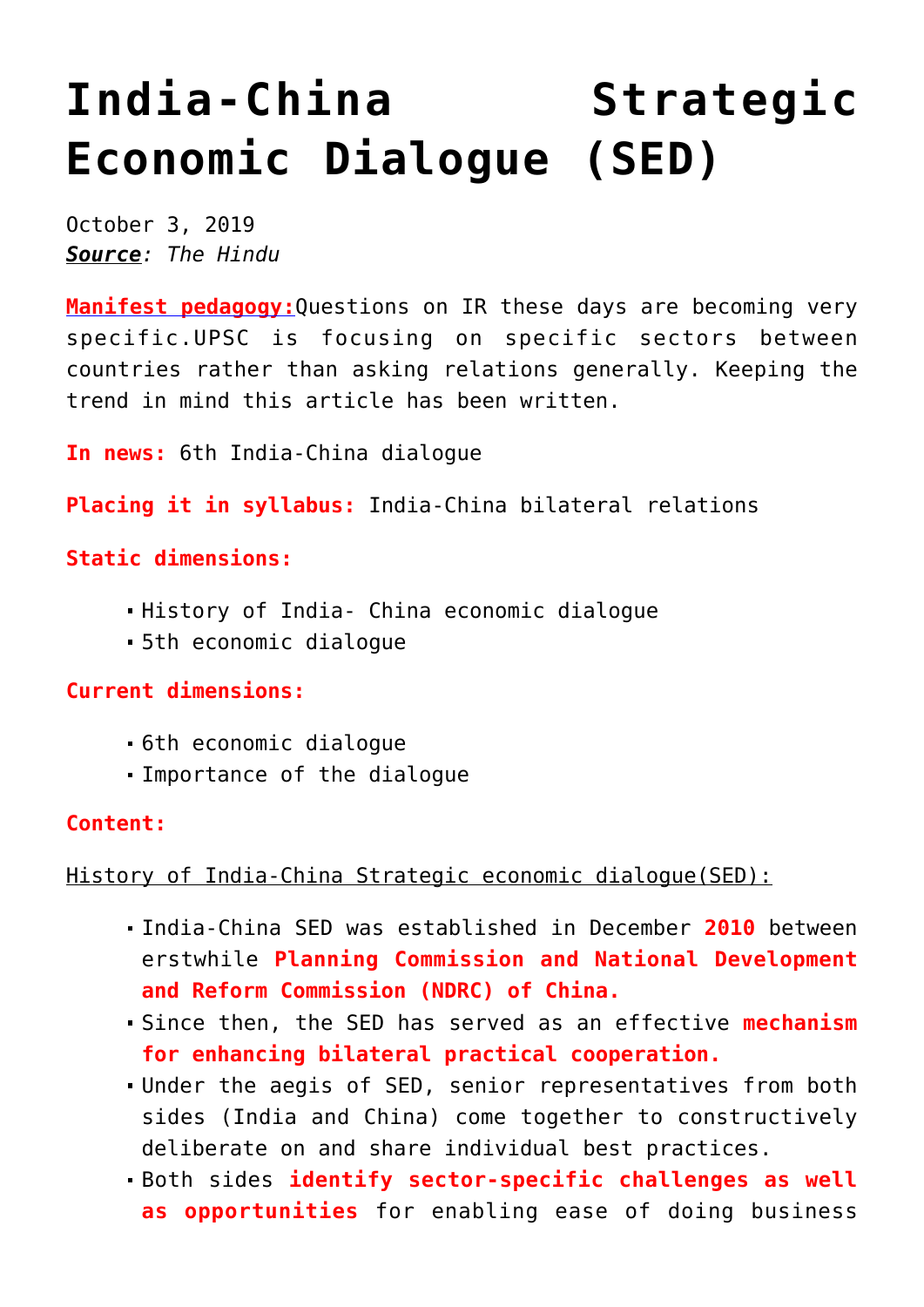(EDB) and at the same time **facilitating bilateral trade and investment flows.**

- At 2nd SED (2012) held at New Delhi, **5 standing Joint Working Groups (JWGs)** on Policy Coordination, Infrastructure, Environment, Energy, and High Technology were constituted.
- **6th JWG on Pharmaceuticals** was constituted at 5th SED, held in Beijing in 2018.
- 6th SED was held at New Delhi in September,2019.

5th India- China Strategic Economic dialogue:

- The 5th India-China SED between NITI Aayog and NDRC, was held in **Beijing, China in April, 2018.**
- The Indian side was led by Dr. Rajiv Kumar, Vice-Chairman, NITI Aayog and the Chinese side was led by Mr. He Lifeng, Chairman of Development and Reform Commission, People's Republic of China.
- The five **JWGs had reviewed the progress** and the possible collaboration with some of the provinces in China in the economic field was discussed.
- The Working Group on Infrastructure had discussed **setting up of manufacturing units by Chinese companies in India.**
- The **National Association of Software and Services Companies (NASSCOM)** had highlighted the opportunities for cooperation between India and China in the **domain of High Technology** in areas such as smart cities, digital payments, smart manufacturing.
- Both sides had agreed to **cooperate in the areas of waste to energy, wastewater treatment,** desalination, water usage efficiency and related areas.
- Both sides had agreed for further **cooperation in renewable energy promotion** and for speeding up of cooperation in **solar cell/module manufacturing in India**.
- Both sides had also discussed the possibility of **aligning the Make in India Initiative and Made in China**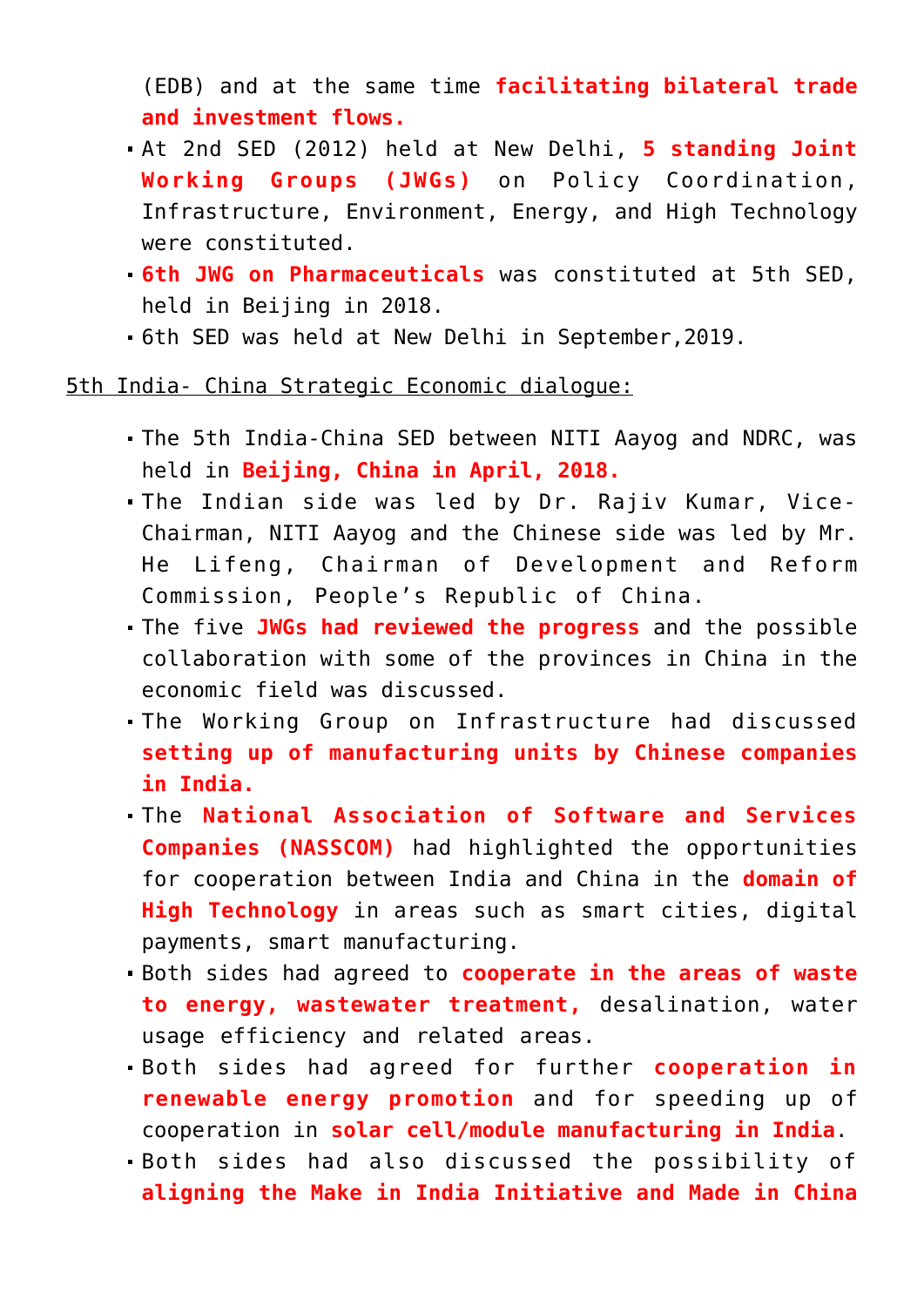#### **2025.**

#### 6th economic dialogue:

- The Dialogue was held from 7-9 September 2019 in New Delhi which comprised of **round table meetings of JWGs** followed by technical site visits and **closed door G2G meetings.**
- Discussions were held **reviewing trade and investment climates** in order to mutually identify complementarities and harness synergies.
- Potential areas of collaboration across **innovation and investment** focusing on fintech and related technologies were highlighted.
- The two sides agreed to **exchange annual calendar of activities** to further activate regular channels of communication.
- Both sides noted the significant progress made in the feasibility study on **Chennai-Bangalore-Mysore railway upgradation project** and personal **training of Indian senior railway management staff** in China, both of which have been completed.
- They held discussions on taking forward the study project exploring the possibility of **Delhi-Agra high speed railway**.
- Effective utilization of **novel concepts in low cost construction technology,** methods of flood and erosion control, air pollution was discussed.
- Both countries identified **future areas of collaboration** such as Renewable Energy space, Clean coal technology sector, Smart Grid & Grid integration and Smart meters & E-mobility sectors.
- Both sides have agreed to explore cooperation for **promoting Indian generic drugs and Chinese Active Pharmaceutical Ingredients (APIs).**

Importance of the dialogue and challenges ahead: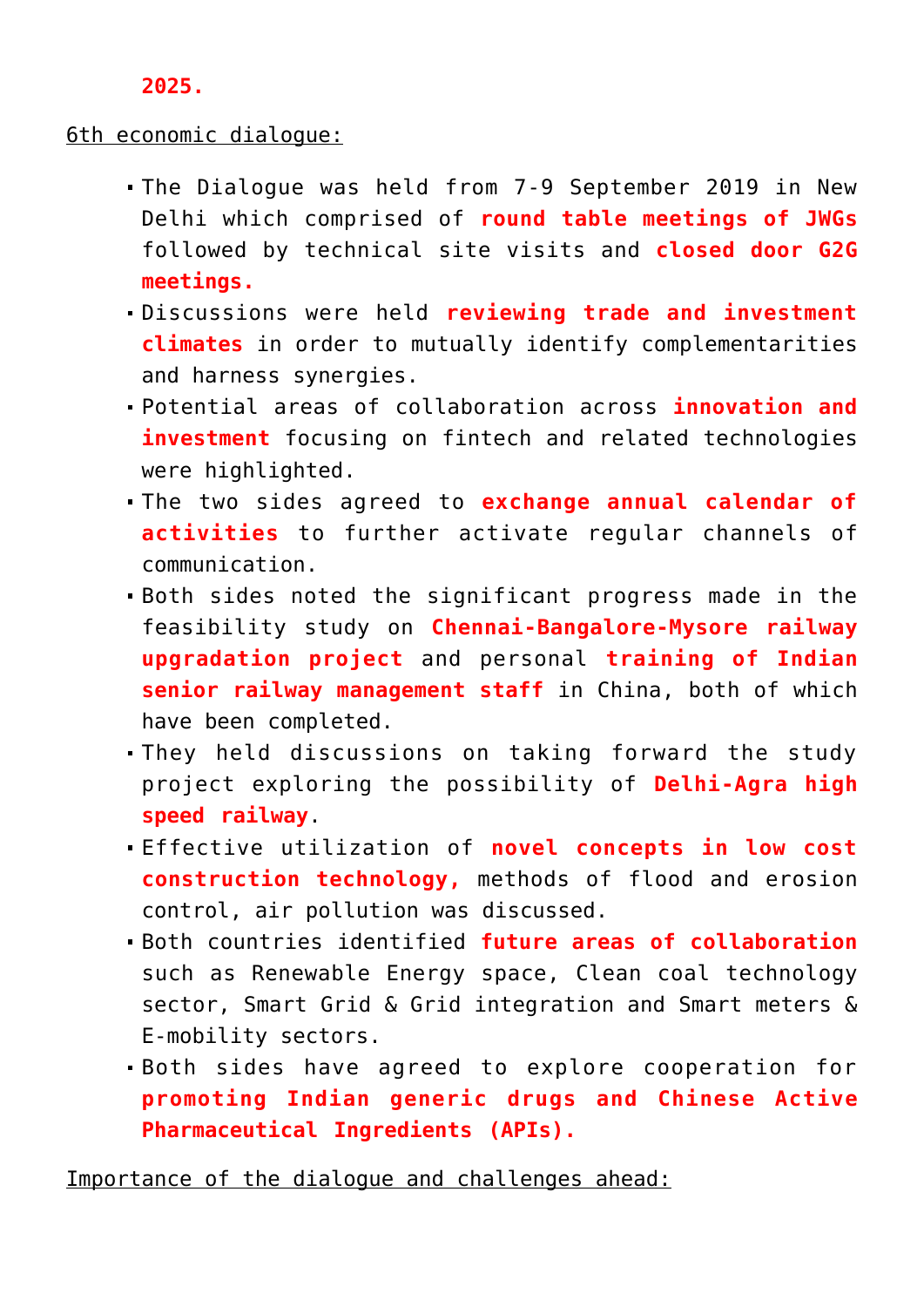SED has emerged as an over-arching and permanent instrument to address outstanding issues and identify potential areas of collaboration. It provides an important platform for both sides to discuss key economic issues impacting both countries and areas of mutual interest.

The bilateral trade between the countries stood at USD 87 billion in 2018-19. The trade deficit stood at USD 50 billion in favour of China. Hence India must utilise SED as a crucial mechanism to facilitate bilateral trade and investment flows and enhance economic cooperation between the two sides.

The Dialogues till date have played a positive role for the two countries to seize opportunities, enhance mutual trust, expand consensus, strengthen strategic coordination and cooperation, and boost sustainable economic development.

India holds a special place in Chinese economic diplomacy that can be seen by the fact that **besides India, the only other country with which China has a SED is the United States.** India must recognize the importance of this opportunity in engaging with China.

#### Challenges ahead:

Concerns remain on the Indian side over closer cooperation with China due to a hangover of China's past actions. There are apprehensions among policy makers over inviting Chinese capital in critical infrastructure projects like railways.

Chinese opposition to India's admission in the Nuclear Suppliers Group (NSG) and technical hold on India's move to get Pakistan-based Jaish-e-Mohammad chief Masood Azhar listed as a terrorist by the UN are few examples of India's breach of trust by China.

Political diplomacy aside, both India and China must realize that as two of the largest emerging economies in the world they cannot do so without engaging with each other. In this